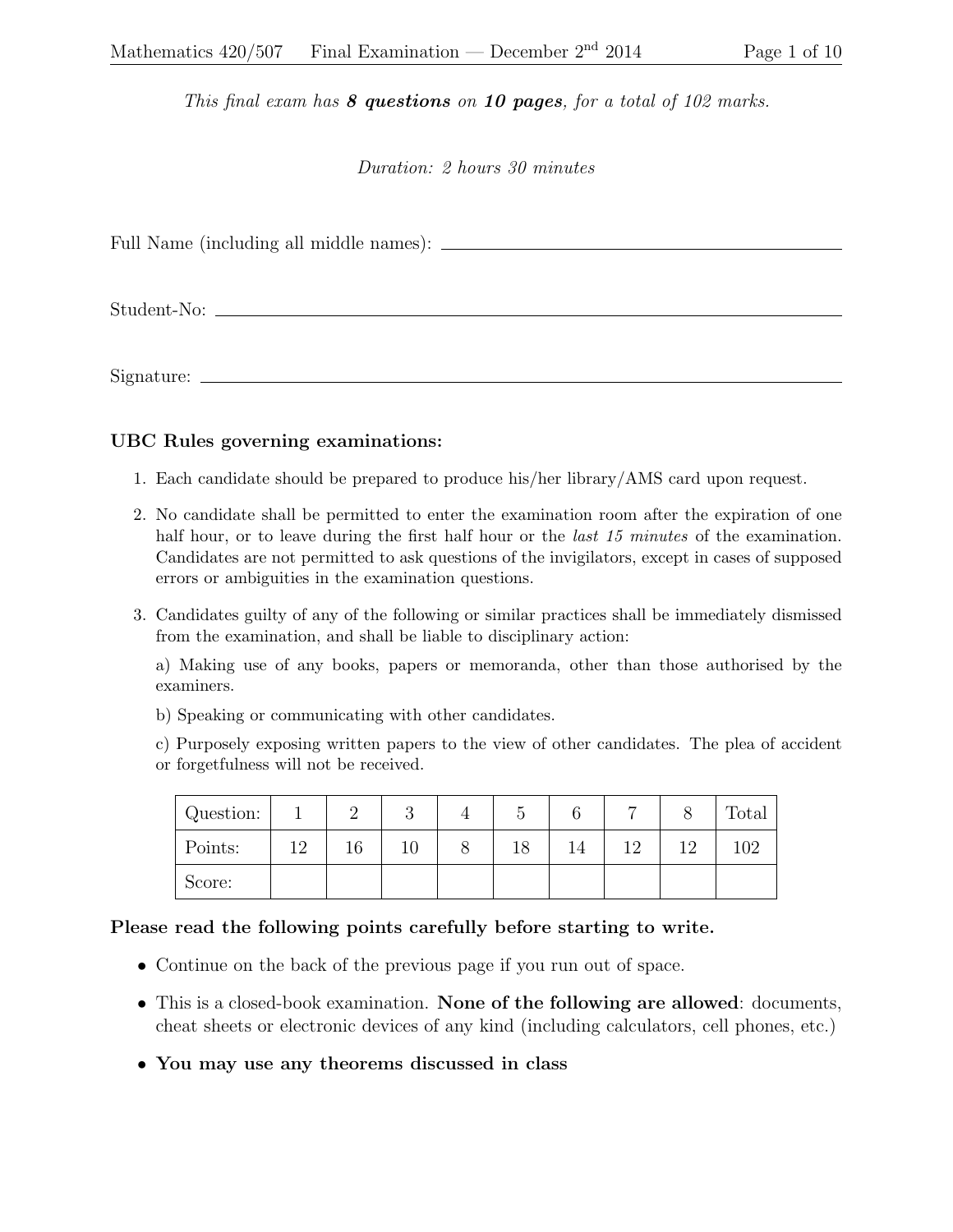[12 marks] 1. Short answers:

(a) State carefully: Zorn's Lemma.

(b) Define carefully: A function  $F : \mathbb{R} \to \mathbb{R}$  of bounded variation.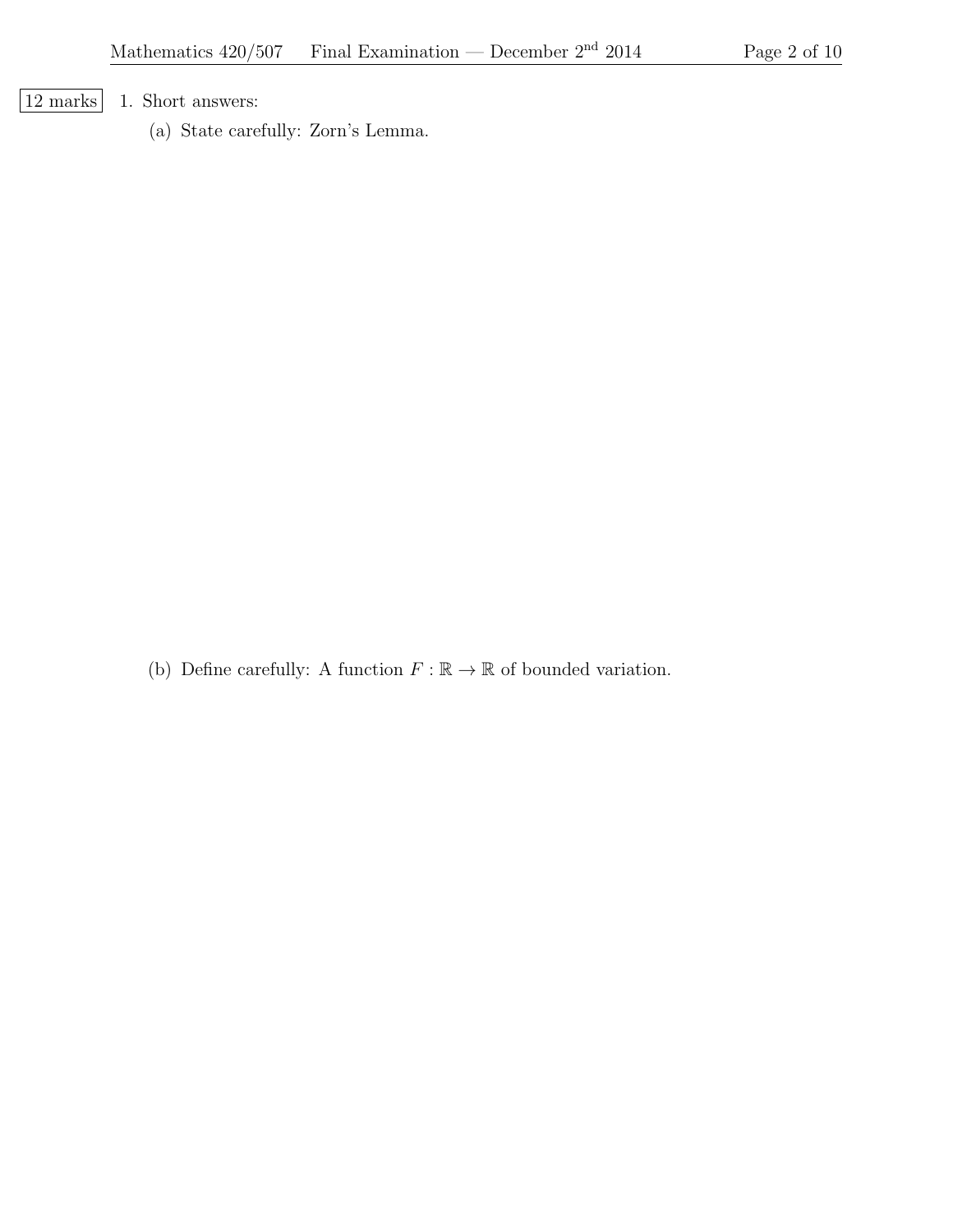- 16 marks 2. Give examples of the following. Justify your examples carefully, using of course any theorems from the course.
	- (a) A sequence of Riemann integrable functions  $\{f_n\}$  on [0, 1] which converge pointwise to a bounded function  $f$  which is not Riemann integrable.

(b) A sequence of integrable functions  $f_n : [0,1] \to \mathbb{R}$  which converges in m-measure to an integrable function f, but not in  $L^1$  to f. (Here all functions are  $\mathcal{B}([0,1])$ measurable and m is Lebesgue measure on  $([0, 1], \mathcal{B}([0, 1]))$ .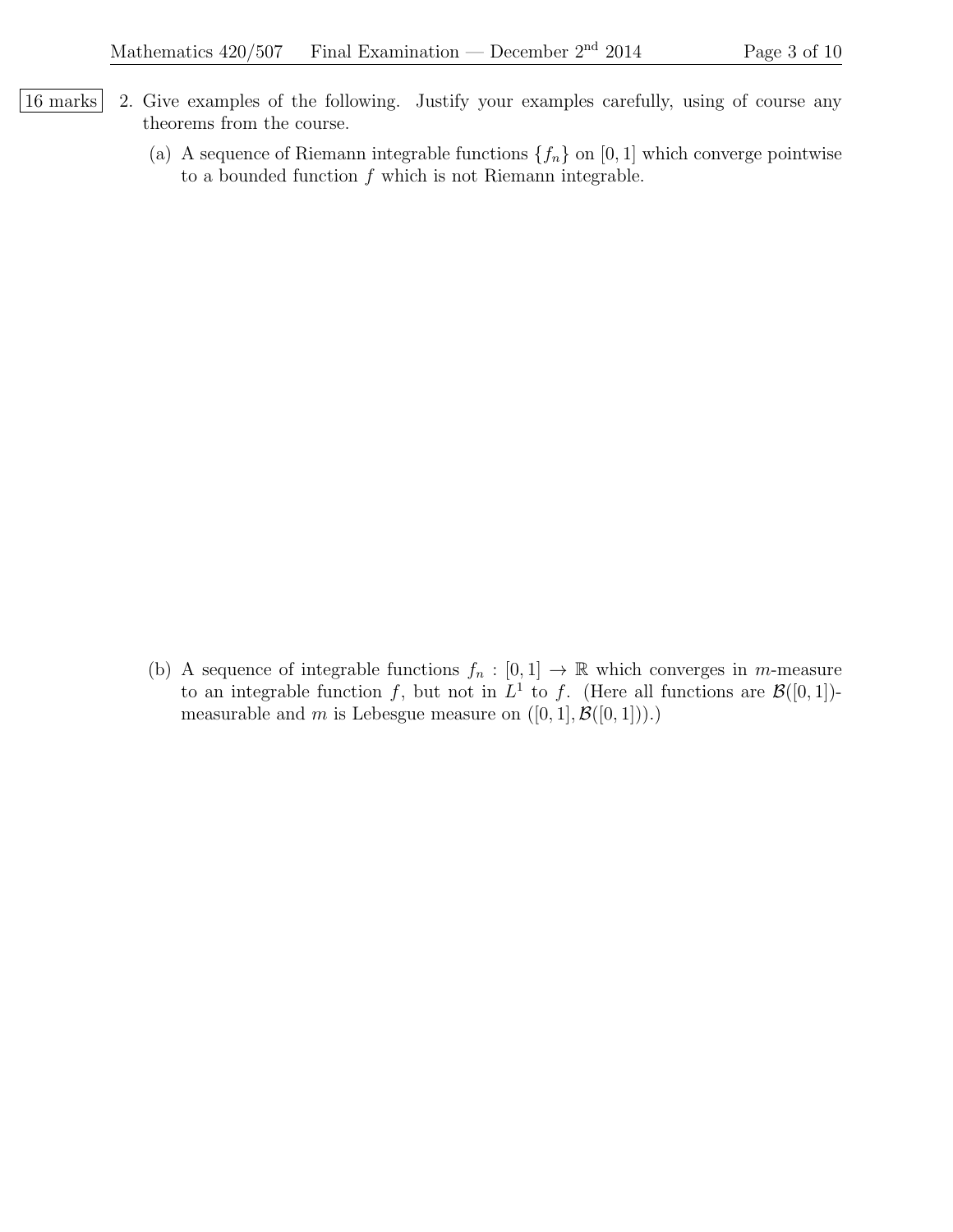10 marks 3. Let  $\{f_n\}$  be a sequence of measurable R-valued functions on a measure space  $(X, \mathcal{M}, \mu)$ . We say  $f_n$  converges to a measurable function f almost uniformly iff for all  $\varepsilon > 0$  there is an  $E \in \mathcal{M}$  so that  $\mu(E^c) < \varepsilon$  and

$$
\lim_{n \to \infty} \sup_{x \in E} |f_n(x) - f(x)| = 0.
$$

Prove that if  $f_n$  converges to f almost uniformly, then  $f_n$  converges to f  $\mu$ -a.e.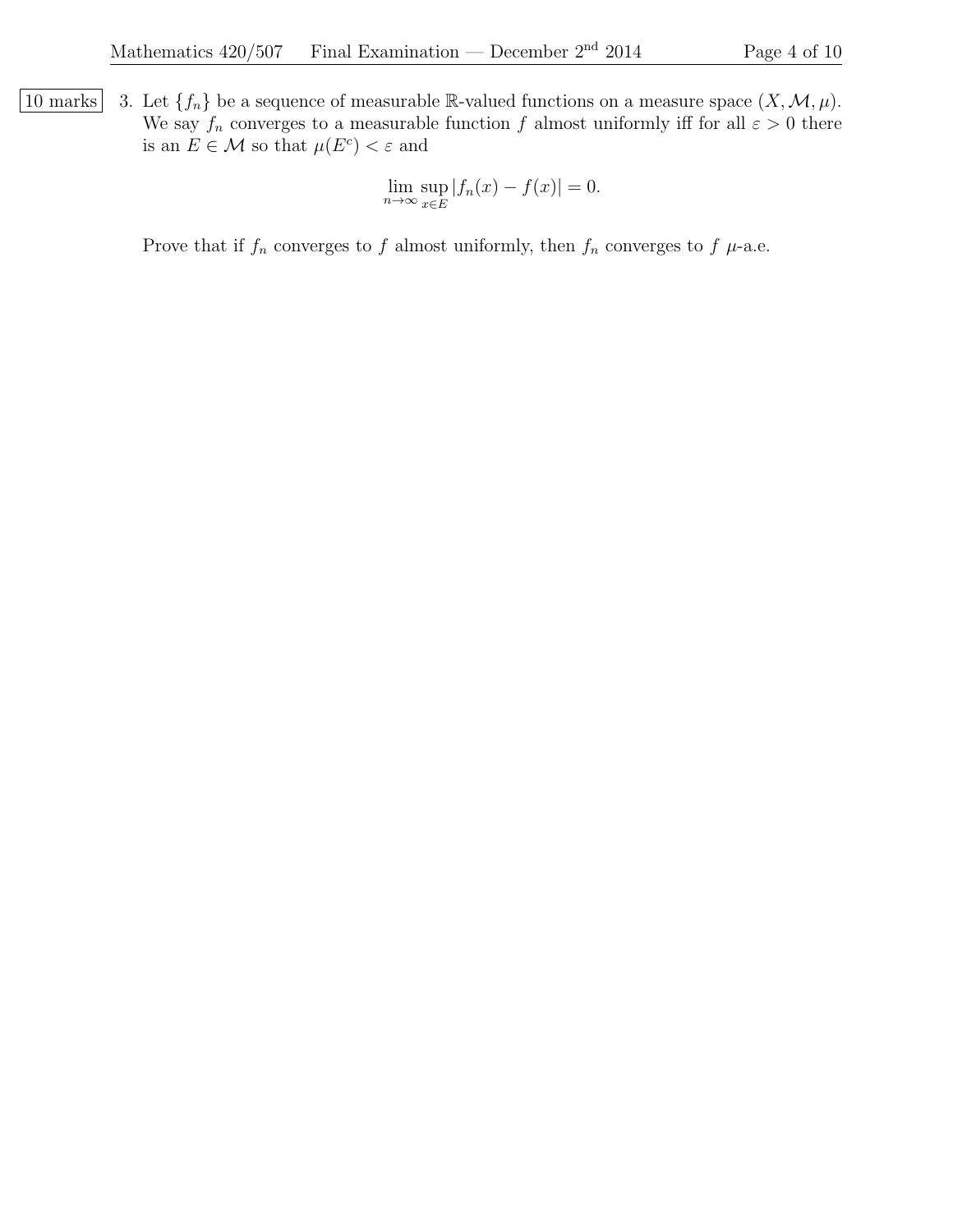8 marks 4. True or False. If true, give a proof. If false, provide, and justify, a counter-example. If  $\nu$  is a signed measure on  $(X, \mathcal{M})$ , then there is a set B in  $\mathcal{M}$ , such that

 $\nu(B) = \sup \{ \nu(A) : A \in \mathcal{M} \}.$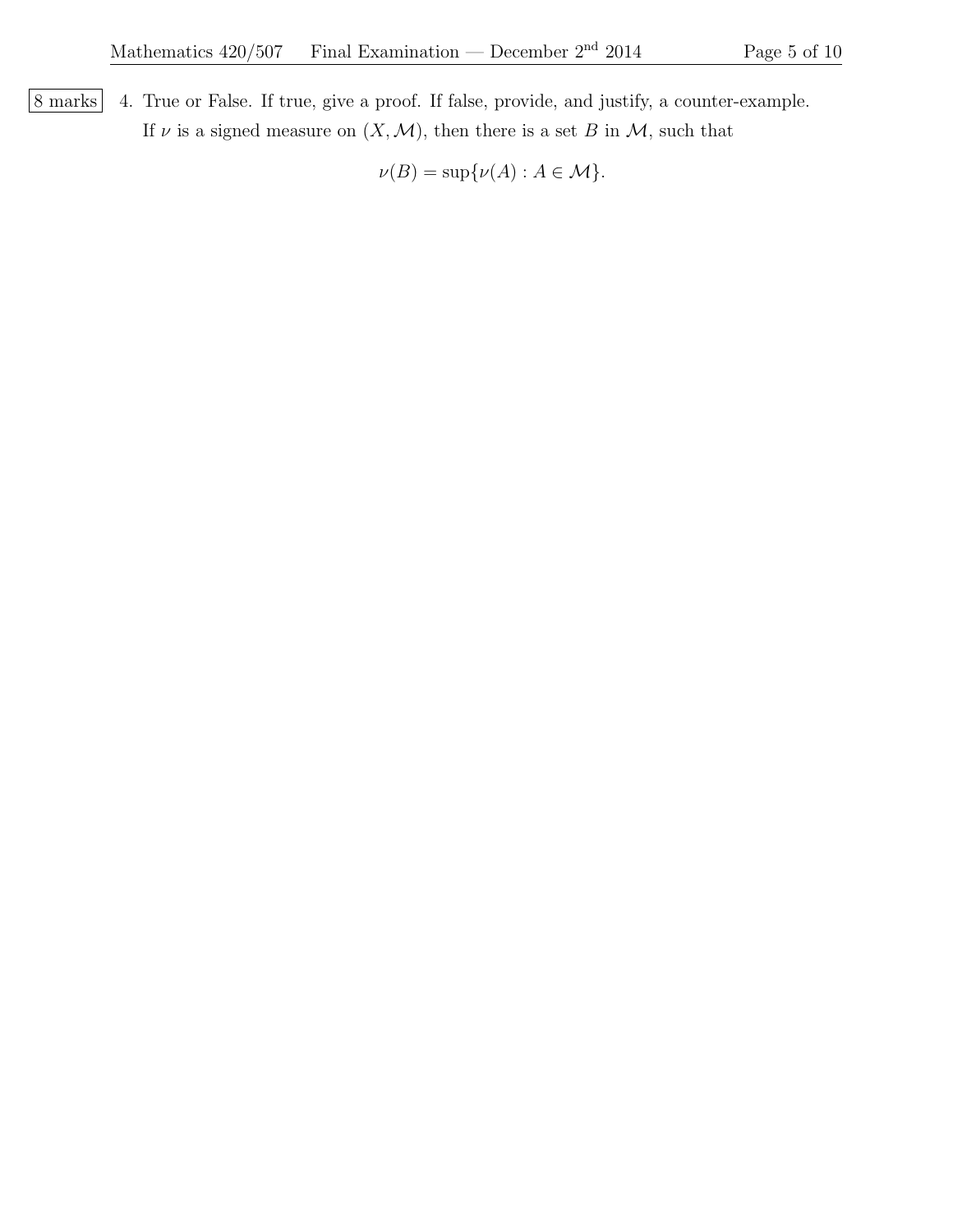| 18 marks | 5. (a) Carefully state the Monotone Class Theorem (including the definition of a Monotone Class).

(b) Let  $\mu_1$  and  $\mu_2$  be finite measures on  $(\mathbb{R}, \mathcal{B}_{\mathbb{R}})$  such that

$$
\mu_1((a,b]) \leq \mu_2((a,b])
$$

for all real numbers  $a < b$ .

i. Prove that  $\mu_1(A) \leq \mu_2(A)$  for all Borel subsets A of  $\mathbb{R}$ .

ii. Prove that for any Borel measurable function  $f : \mathbb{R} \to [0, \infty],$  $\int f d\mu_1 \leq \int f d\mu_2.$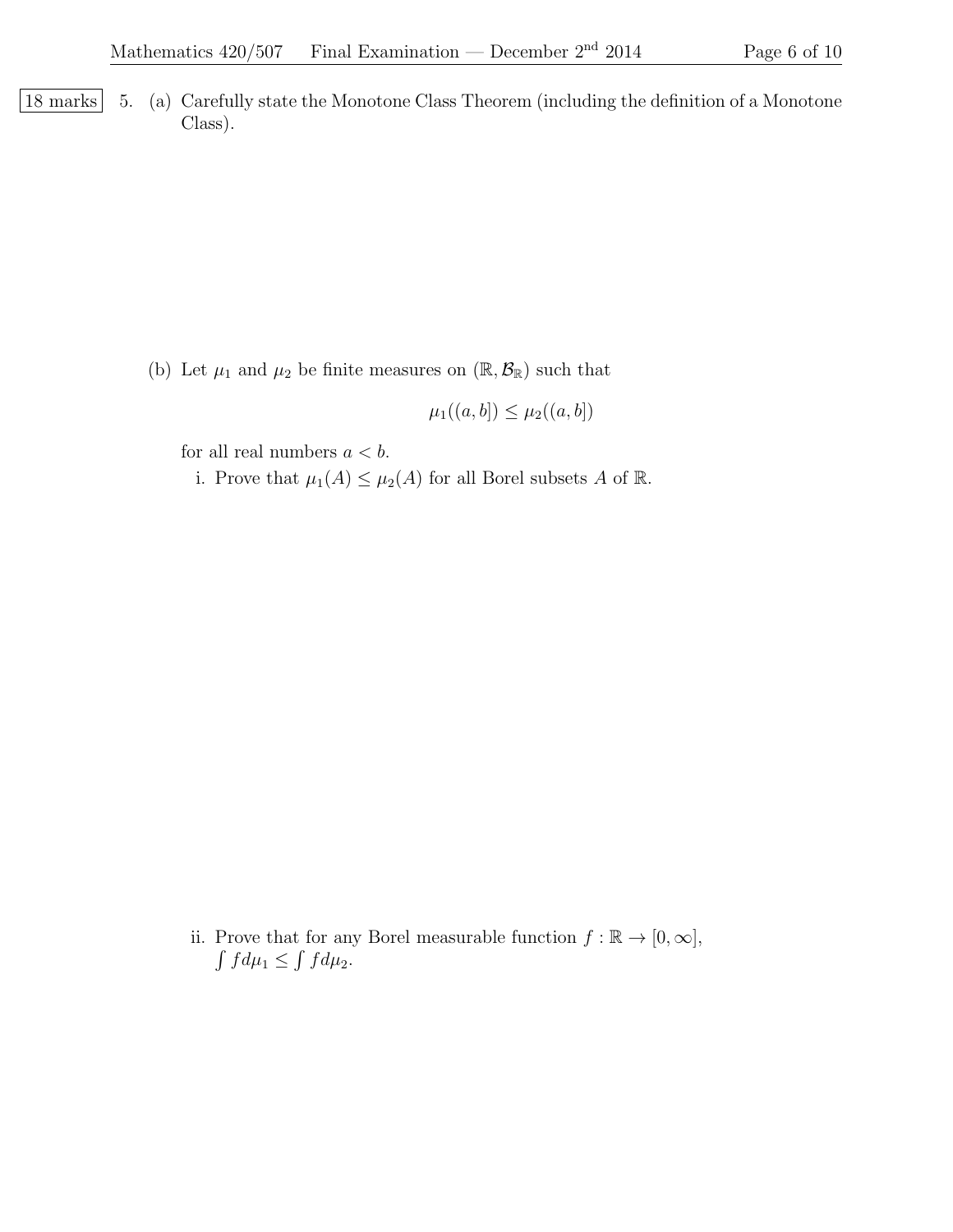- 14 marks 6. Let  $f_1, f_2, \ldots$  be measurable R-valued functions on the measure space  $(X, \mathcal{M}, \mu)$ , such that  $\sum_{n=1}^{\infty} \int |f_n| d\mu < \infty$ .
	- (a) Prove that for  $\mu$ -a.e. x, the series  $\sum_{n=1}^{\infty} f_n(x)$  converges  $\mu$ -a.e. to a function which is in  $L^1(\mu)$ .

(b) Prove that  $\int \sum_{n=1}^{\infty} f_n d\mu = \sum_{n=1}^{\infty} \int f_n d\mu$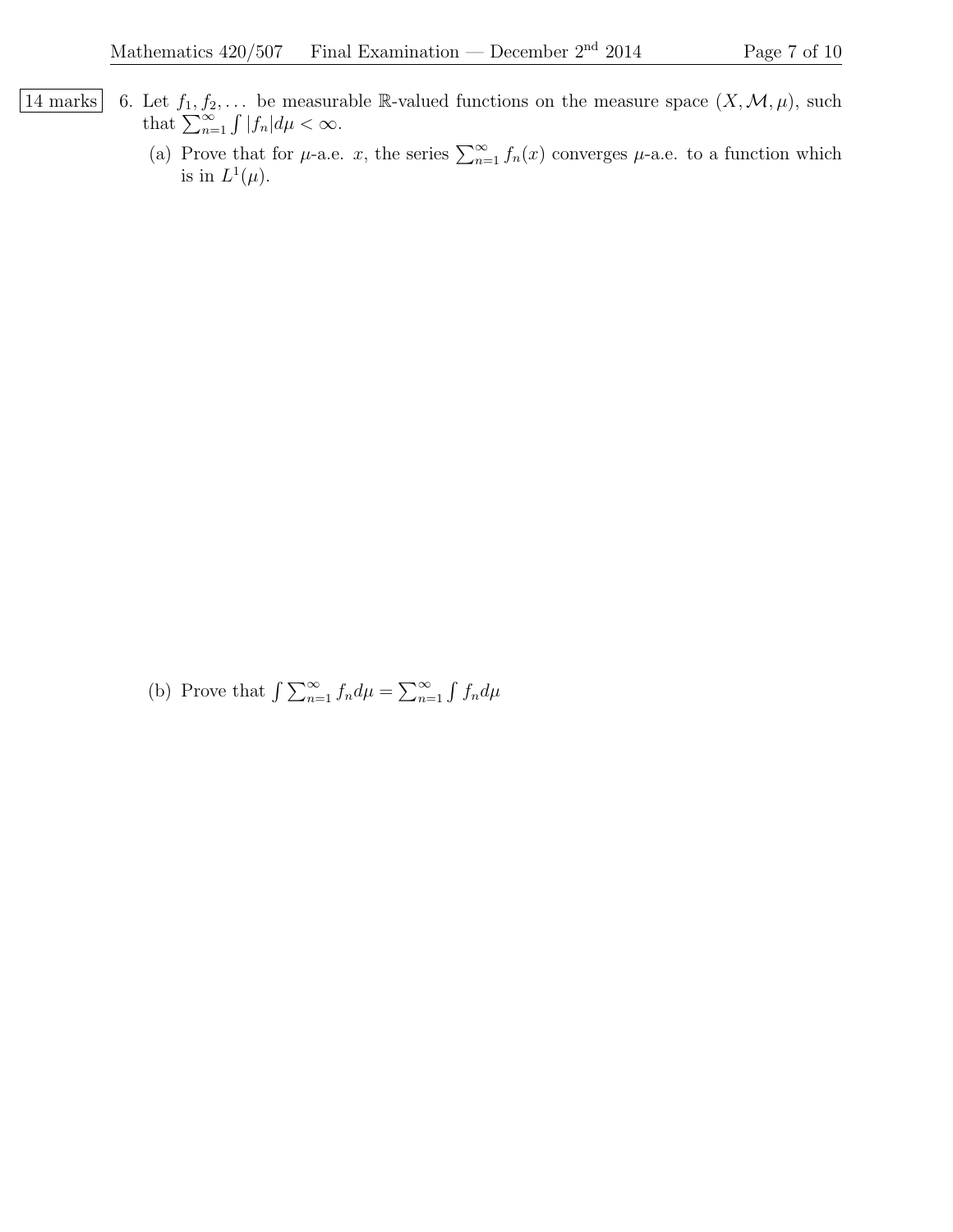$\boxed{12 \text{ marks}}$  7. (a) Define carefully: an outer measure on a non-empty set X.

(b) Assume  $\rho : \mathcal{P}(X) \to [0, \infty]$  is an outer measure on X and for  $A \subset X$ , define

$$
\rho^*(A) = \inf \Biggl\{ \sum_{j=1}^{\infty} \rho(E_j) : A \subset \bigcup_{j=1}^{\infty} E_j, \ E_j \subset X \Biggr\}.
$$

Prove that  $\rho^* = \rho$ .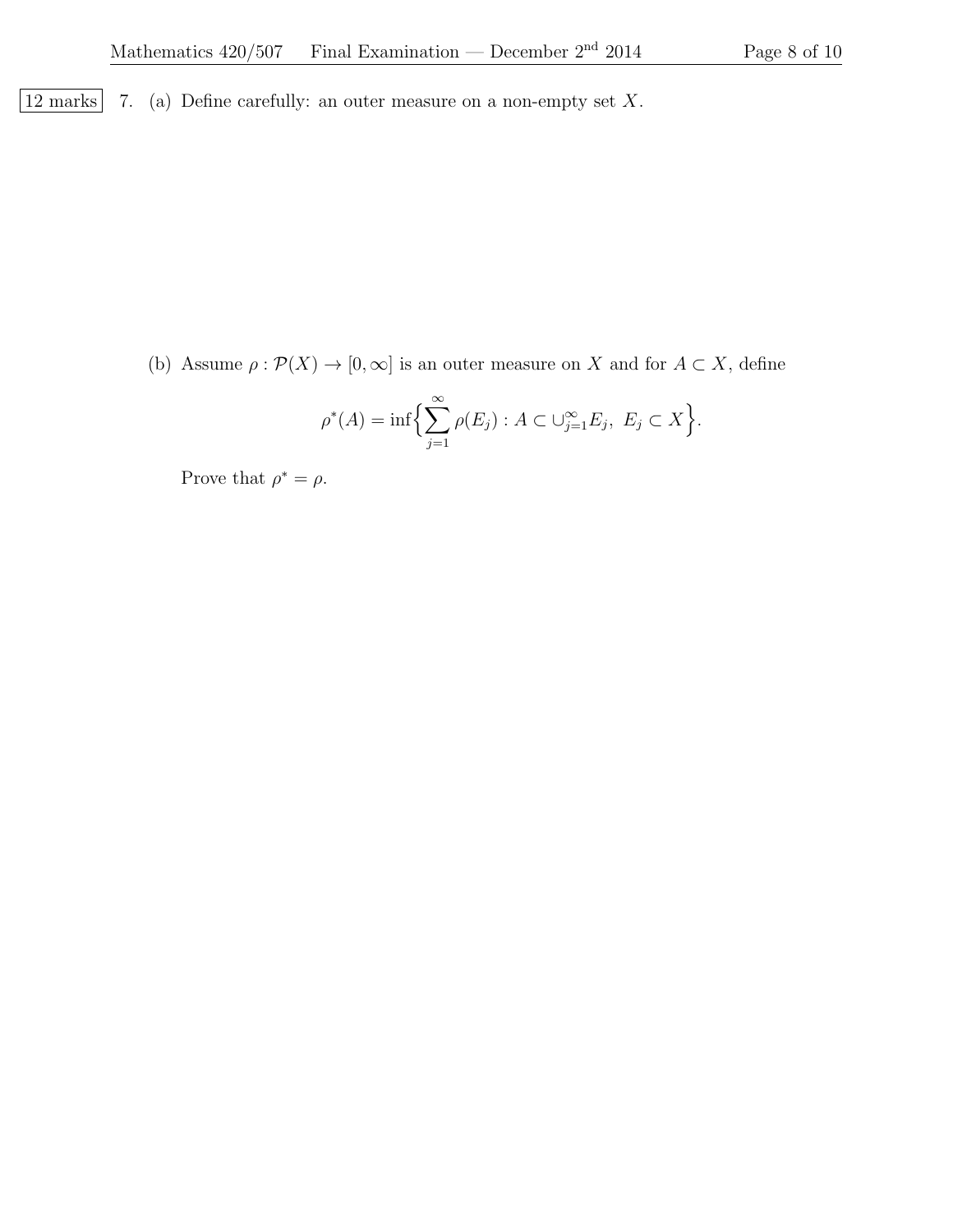12 marks 8. For  $j = 1, 2$ , let  $\mu_j$  and  $\nu_j$  be  $\sigma$ -finite measures on  $(X_j, \mathcal{M}_j)$  such that  $\nu_j \ll \mu_j$ . Prove that  $\nu_1 \times \nu_2 \ll \mu_1 \times \mu_2$  (as measures on  $(X_1 \times X_2, \mathcal{M}_1 \otimes \mathcal{M}_2)$ ), and

$$
\frac{d(\nu_1 \times \nu_2)}{d(\mu_1 \times \mu_2)}(x_1, x_2) = \frac{d\nu_1}{d\mu_1}(x_1) \frac{d\nu_2}{d\mu_2}(x_2) \qquad \mu_1 \times \mu_2 - a.e.
$$